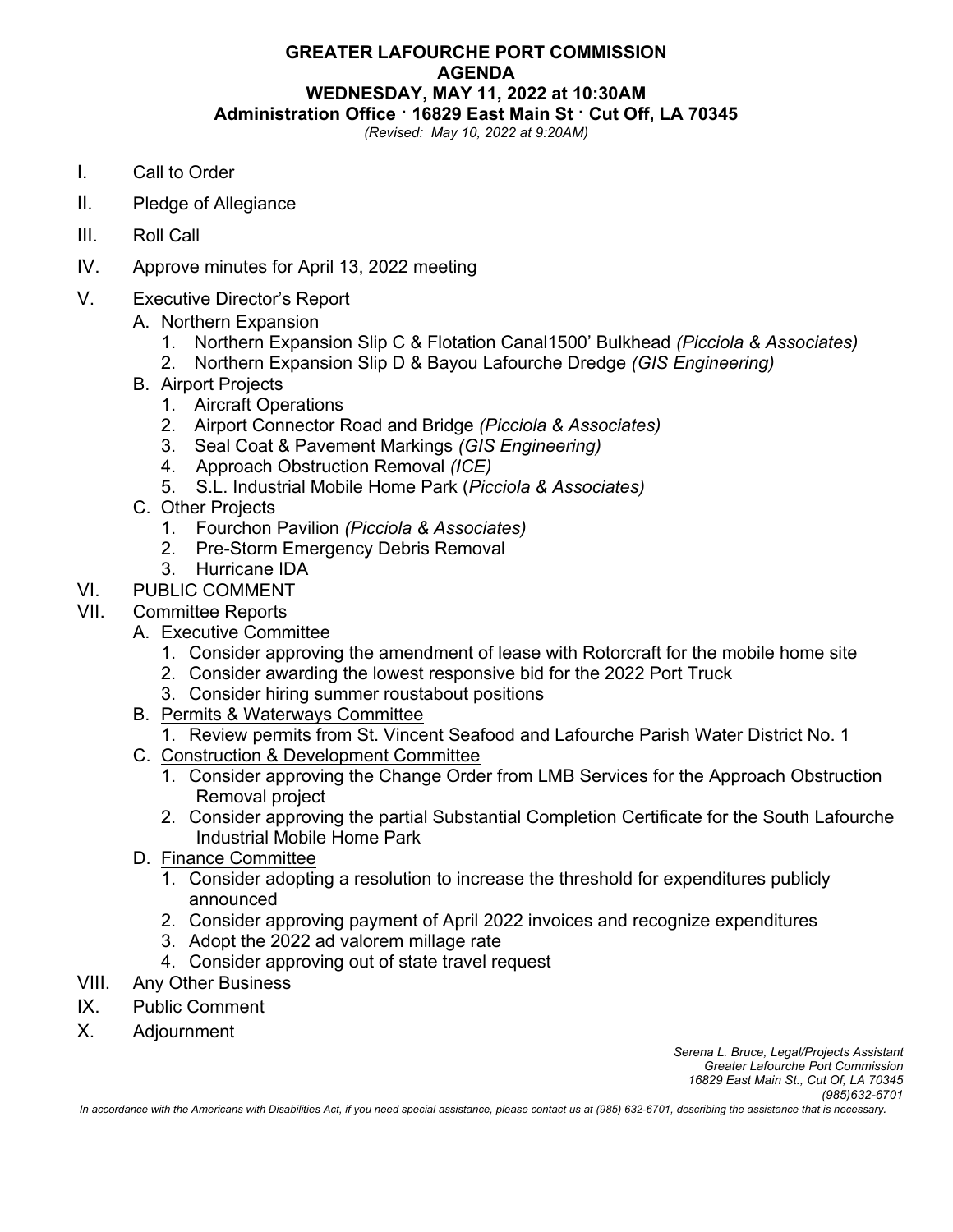# **OFFICIAL PROCEEDINGS OF THE GREATER LAFOURCHE PORT COMMISSION May 11, 2022**

The Board of Commissioners of the Greater Lafourche Port Commission met in regular session on Wednesday, May 11, 2022 at 10:30AM at the Administration Office 16829 East Main Street, Cut Off, LA 70345.

President Harris Cheramie Jr. called the meeting to order. Secretary M. Callais then called roll.

ATTENDED: Harris Cheramie, Jr., Jimmy Lafont, Rodney J. Gisclair Sr., Curtis Pierce, Larry Griffin, John Melancon, Jr., Mike Callais, and Kris Callais.

ABSENT: John D. Ordonne

Upon motion by Griffin second by Melancon, with no public comment, the board unanimously approved the minutes for April 13, 2022 meeting.

### **Executive Director's Report**

Northern Expansion – Engineer Joe Picciola reported the contractor APC Construction is currently driving concrete deadman piles and started to install the steel sheet piles for the Slip C & Flotation Canal Bulkhead project. They plan to pour concrete for the first deadman by next week. Engineer John Plaisance reported Crosby Dredging is nearing completion for the Slip D & Bayou Lafourche Dredge project. They plan to present the change order for additional days at the next meeting.

Airport Projects – Davie Breaux reported the aircraft operations for the month of April were 866, with 6548 passengers, and 17,235 vehicles. Engineer Joe Picciola reported on the Airport Connector Road and Bridge project. Sealevel Construction is currently installing drainage along LA 3235 with cross overs and turning lanes. They have been driving concrete piles in Bayou Lafourche. They are also driving steel sheet piles for cofferdam for dewatering on the LA 1 side then will move to LA 308. Engineer John Plaisance reported the contractor Gee Asphalt Systems worked on the patch at the tarmac area and will replace asphalt on Monday. They plan to start the seal coat the first week in June for the Seal Coat & Pavement Markings project. Engineer Ken Morales reported the contractor LMB Services is nearing completion of clearing brush and trees for the Approach Obstruction Removal project. The remaining to be completed is the salvageable timber. They resolved the issues with the eagle's nest and plan to finish this month. Engineer Joe Picciola reported the contractor Onshore Materials has installed the limestone, sewer lines, and waterlines for the S.L. Industrial Mobile Home Park project. The remaining items to install is the sewer treatment plant, fire hydrant, and the light poles. We are recommending partial substantial completion for the first 10 lots.

Other Projects – Engineer Joe Picciola reported the contractor Onshore Construction is complete with driving piles and are forming up for the concrete foundation for the Fourchon Pavilion. This week they are receiving the delivery of building materials and will verify all electrical prior to slab being poured. Executive Director Chett Chiasson reported the Pre-storm Emergency Debris Removal bids are scheduled to be opened May 31<sup>st</sup>.

Hurricane IDA – Chiasson reported on several project. The debris removal project in Fourchon totals \$1.5M. We do not have the final numbers from the Bayou Lafourche Freshwater District for the debris removal from Bayou Lafourche which is estimated at \$1.2M. The Administration Office plans and specs are under final review and expect to be bid out sometime in June. We are waiting final approval from FEMA to move forward with the demolition of the Port Complex. The waterway sign replacement project is close to completion with 4 signs remaining to be replaced. We are waiting on pilings. We have reviewed the engineer's scope of work for the wharf repairs, and they will be finalizing the recommended improvements. The contracts have been signed with Grand Isle Shipyard for the repairs to the Galliano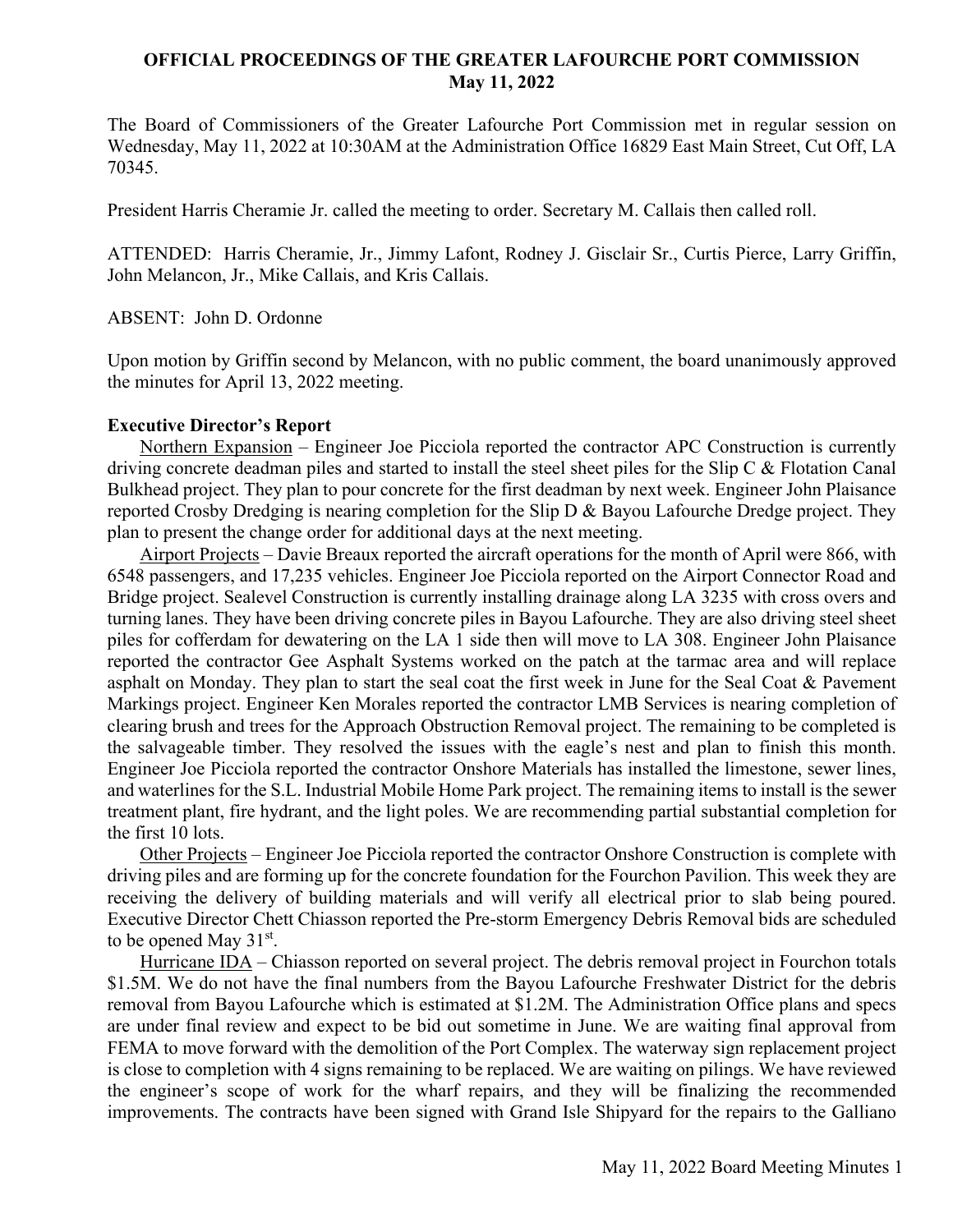Office, Cinderblock Warehouse, Airport T-Hangar, Airport Maintenance Shop, and Airport Electrical & ILS buildings. We will have a status update for the next meeting.

President Cheramie opened the floor for public comment, there were none.

## **Committee Reports**

Executive Committee - The committee met April 27, 2022. Present were Cheramie, Griffin, Lafont, with Gisclair absent. They met also on May  $9<sup>th</sup>$  in Cut Off with all members present.

Upon motion by M. Callais second by Lafont, with no public comment, the board unanimously approved the request from Rotorcraft Leasing Company, LLC for an Amendment of Lease to site SLIP-17 to change leased premises from Lots 3 to 12 to leased premises Lots 1 to 10.

 Upon motion by Griffin second by Pierce, with no public comment, the board unanimously approved awarding the lowest responsive bid to Southland Dodge Chrysler Jeep for the 2022 Port Truck purchase of \$47,925.00 for 30 day delivery of a 2022 Ram 250 Crew Cab 4x4.

Upon motion by Melancon second by K. Callais, with no public comment, the board unanimously approved hiring the summer roustabouts Tait Lafont and Zeth Adams.

Permits & Waterways Committee - The committee met April 27<sup>th</sup> in Cut Off. Present were Pierce and Cheramie, with Gisclair and Ordonne absent. They also met May 9th in Cut Off with all members present.

Gisclair presented for the board's review the permits from St. Vincent Seafood and Lafourche Parish Water District No. 1.

Construction & Development Committee - The committee met April  $27<sup>th</sup>$  and May 9<sup>th</sup> in Cut Off. Present were K. Callais, M. Callais, Pierce, and Cheramie.

Upon motion by K. Callais second by Gisclair, with no public comment, the board unanimously approved the Change Order No. 1 from LMB Services, LLC for the Approach Obstruction Removal project for an additional .2 acres of clearing and grubbing brush an increase of \$1,200.

Upon motion by Griffin second by Lafont, with no public comment, the board unanimously approved the Partial Substantial Completion Certificate dated April 28, 2022 from Onshore Materials, LLC for the South Lafourche Industrial Mobile Home Park.

Finance Committee - The committee met April 27<sup>th</sup> and May 9<sup>th</sup> in Cut Off. Present were Melancon, Griffin, K. Callais, and Cheramie.

Upon motion by Melancon second by M. Callais, with no public comment, the board unanimously adopted a resolution to increase the threshold for expenditures publicly announced from \$10,000 to \$25,000.

Upon motion by Melancon second by Griffin, with no public comment, the board unanimously approved payment of April 2022 invoices and recognized expenditures over \$25,000 which total \$4,666,509.84.

Chairman Melancon presented for the board to adopt the millage rate for the tax year 2022. Chiasson then read the resolution out loud: "*Be it Resolved that the following millage are hereby levied on the 2022 tax roll on all property subject to taxation by the Greater Lafourche Port Commission millage for Operations and Maintenance of 6.54 mills. Be it Further Resolved, that the proper administrative officials of the Parish of Lafourche, State of Louisiana, be and they are hereby empowered, authorized, and directed to spread said taxes, as hereinabove set forth, upon the assessment roll of said Parish for the year 2022, and to make the collection of the taxes imposed for and on behalf of the taxing authority, according to law, and that the taxes herein levied shall become a permanent lien and privilege on all property subject to taxation as herein set forth, and collection thereof shall be enforceable in the manner provided by law."*  Upon motion by Melancon to adopt the millage rate of 6.54 mills for the tax year 2022, which was second by M. Callais, with no public comment, the roll call vote resulted in 8 yeas by Cheramie, Lafont, R. Gisclair, Pierce, Griffin, Melancon, M. Callais, K. Callais, and 1 absent by Ordonne.

Upon motion by Melancon second by Gisclair, with no public comment, the board unanimously approved the out of state travel request from Chett Chiasson to attend the AAPA Board Meeting in Florida June  $13<sup>th</sup>$  - June  $14<sup>th</sup>$ .